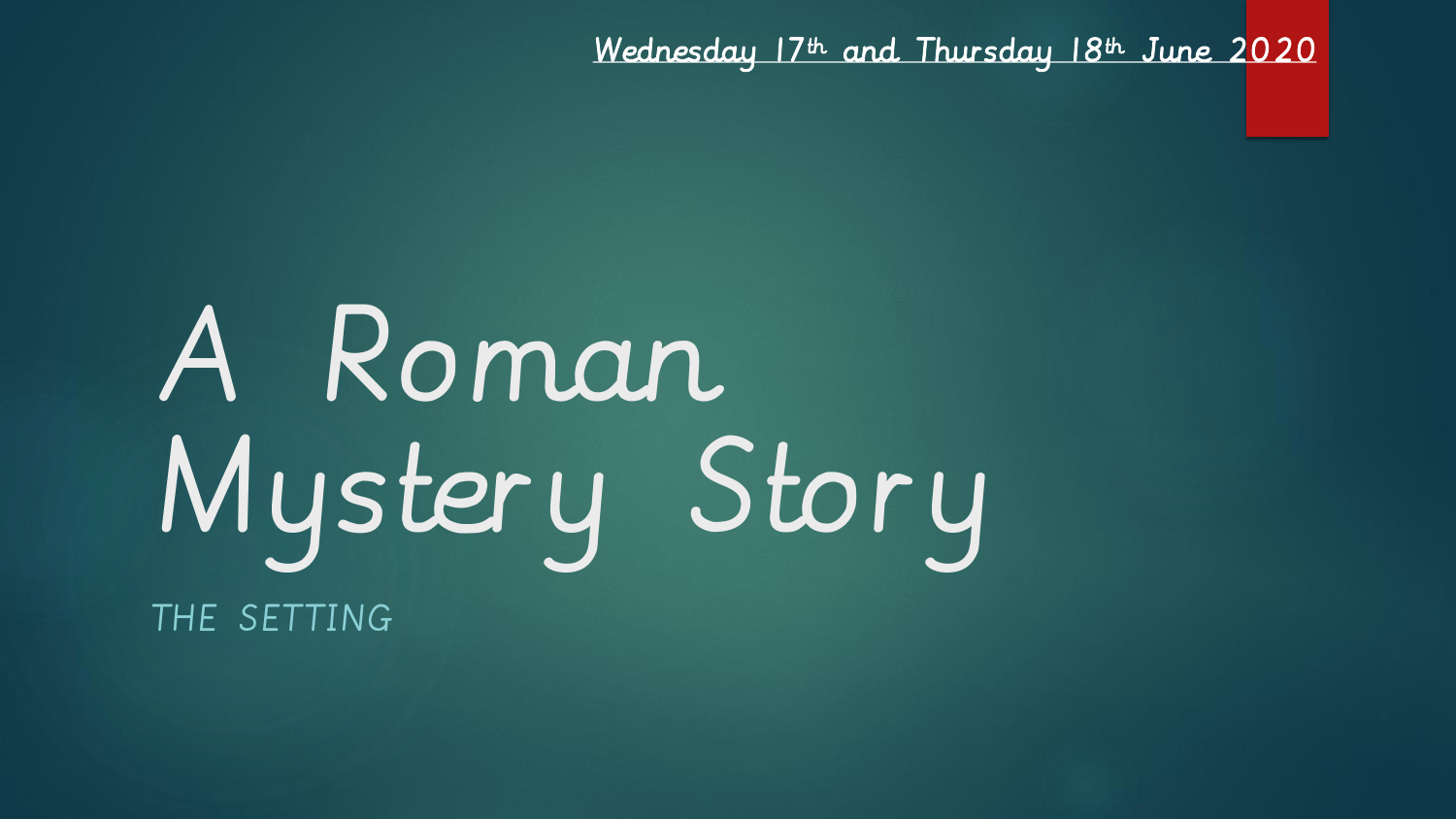#### WALT: create a story setting.

WILF Setting development Careful vocabulary choices

Over the coming weeks, we are going to be writing a Roman adventure or mystery story.

Today we're going to think about where the story takes place or the setting.



Wednesday 17th June 2020

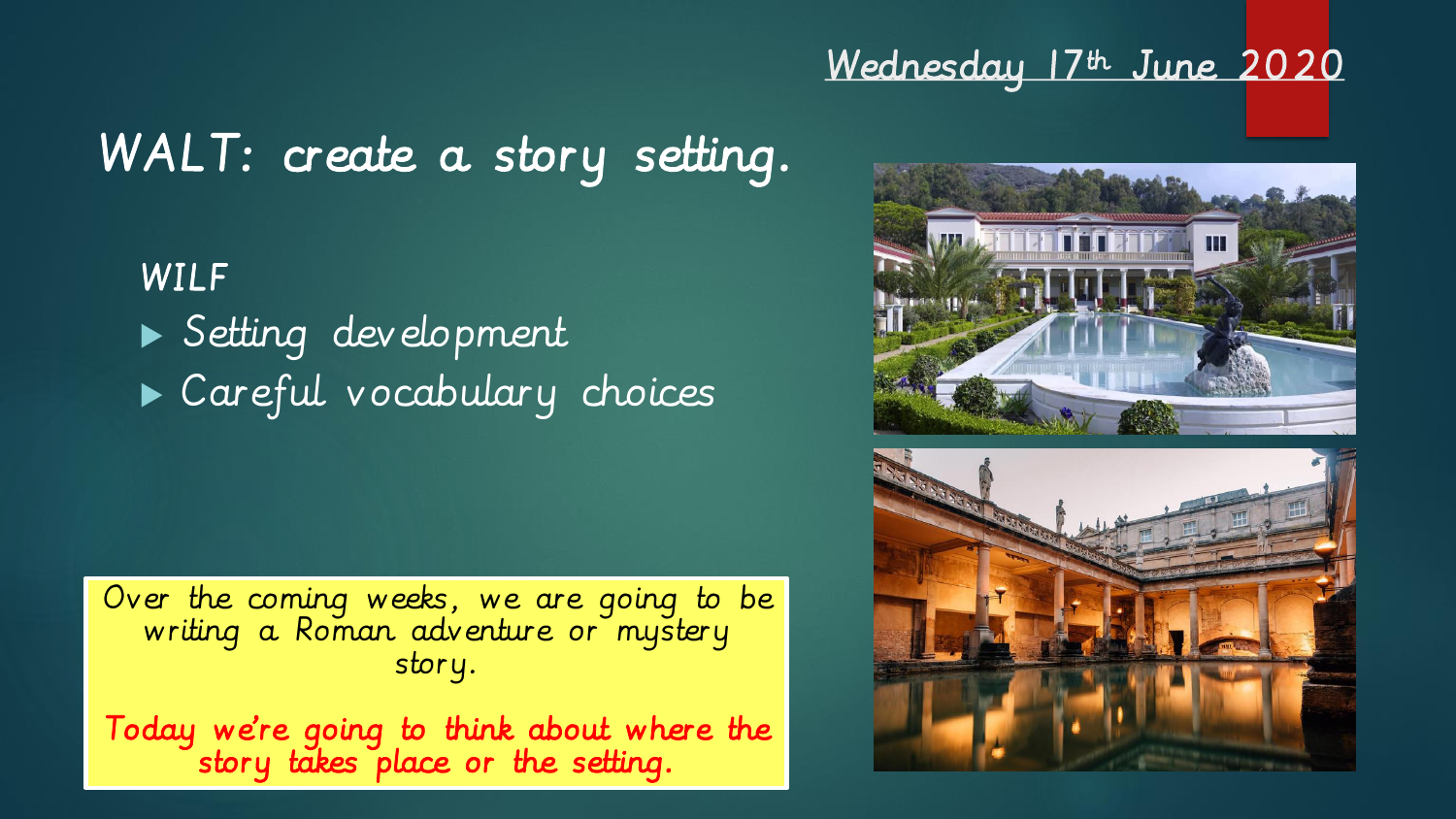Today we will decide upon where our Roman adventure or mystery stories take place. We are setting this story in the Roman era so our settings should reflect this. Suitable settings could include:



Roman baths



Roman villa





The market

Which exciting setting will you choose for your Roman story?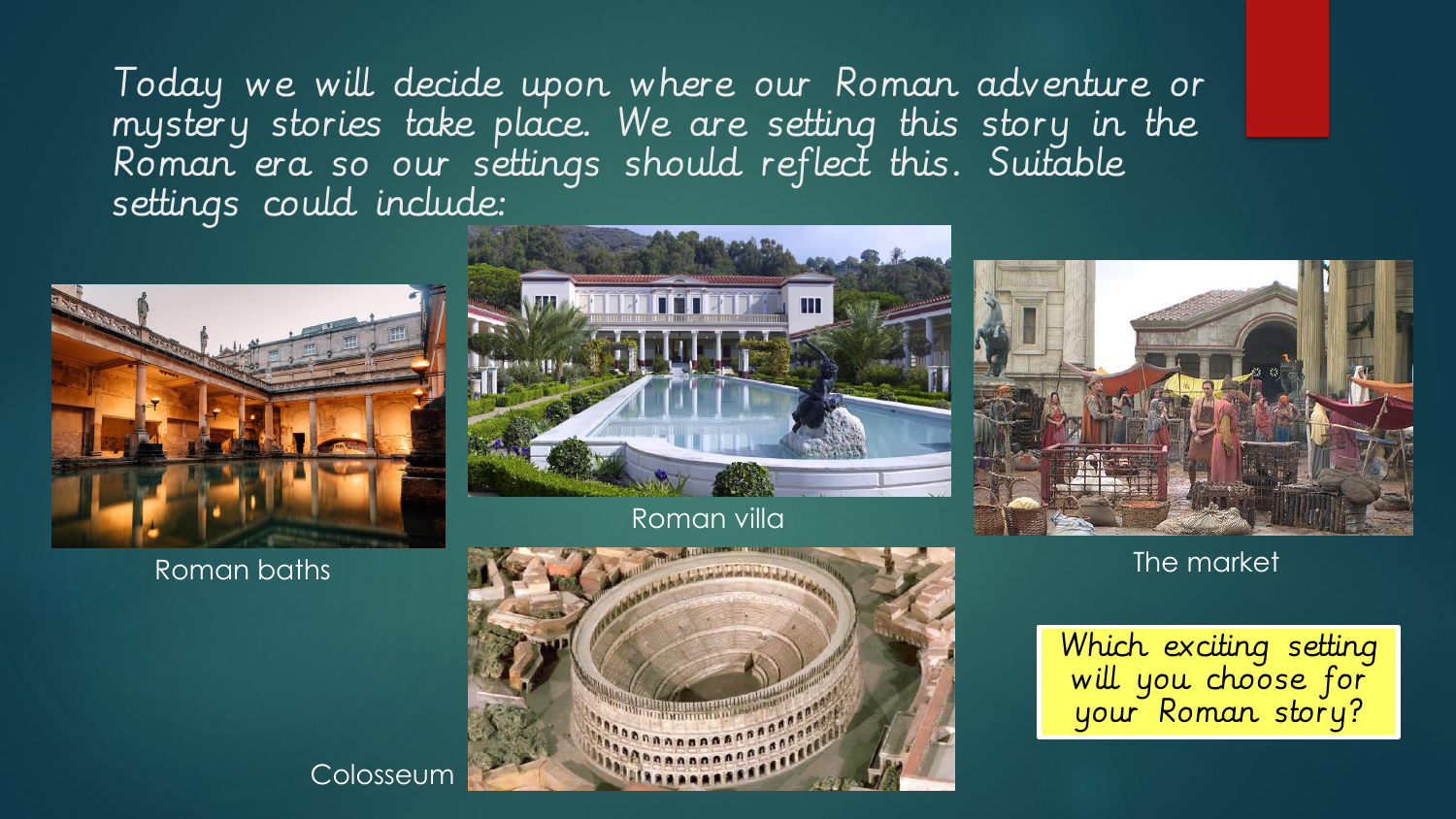When you've chosen your story setting, start to describe what this place is like.

bustle

overcrowded

filled with mingling aromas

bathers packed like sardines

servants waiting for their master to finish bathing

hustle and complicated mosaics<br>hustle bustle covering the floors the surface complicated mosaics covering the floors



ripples across

relaxing

steam swirling above the still water

peaceful

tranquil

firelights flickering on the water

pools lined with rich marble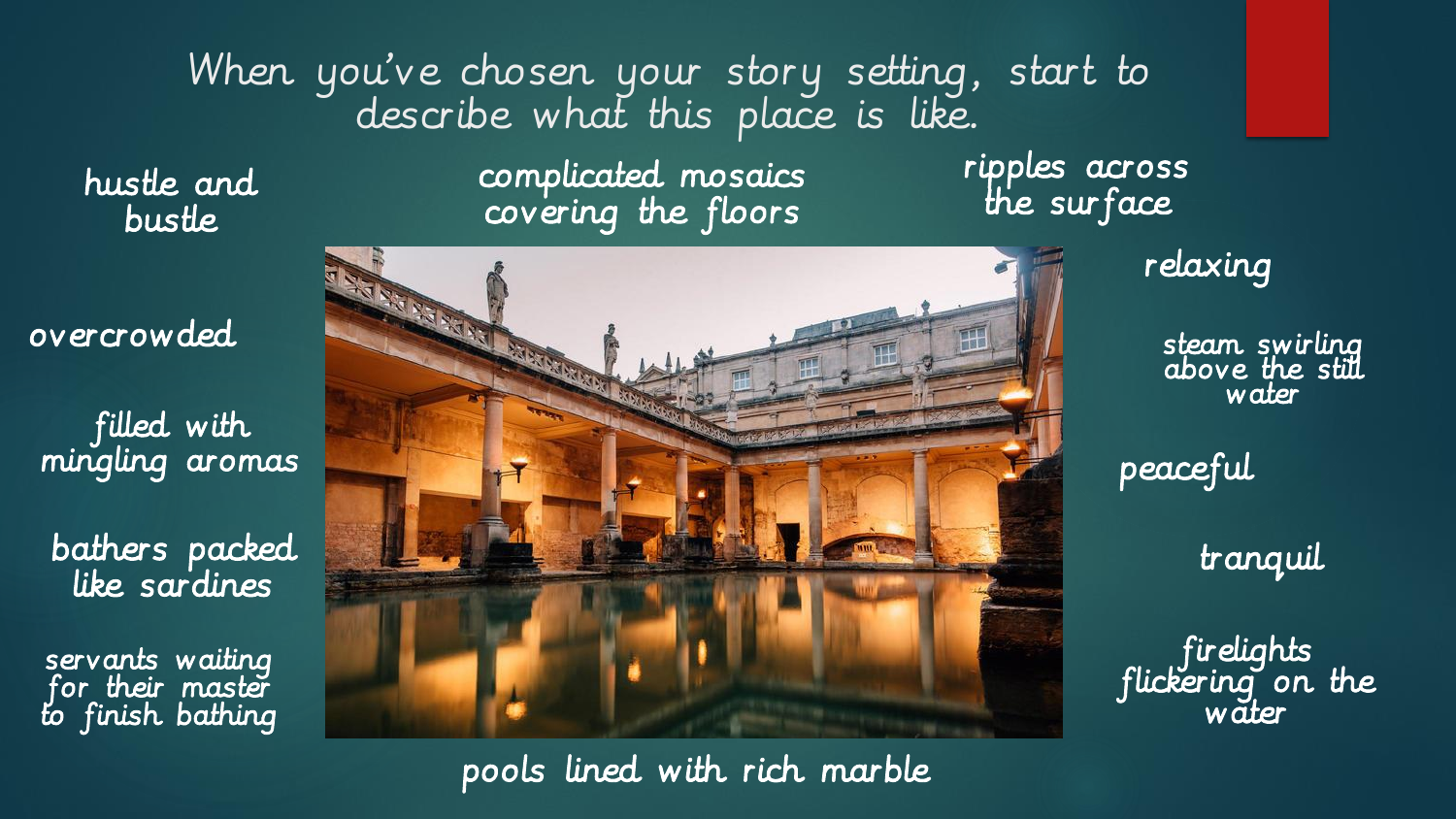#### Use the 5 senses to think about what your main character would experience in your chosen setting.

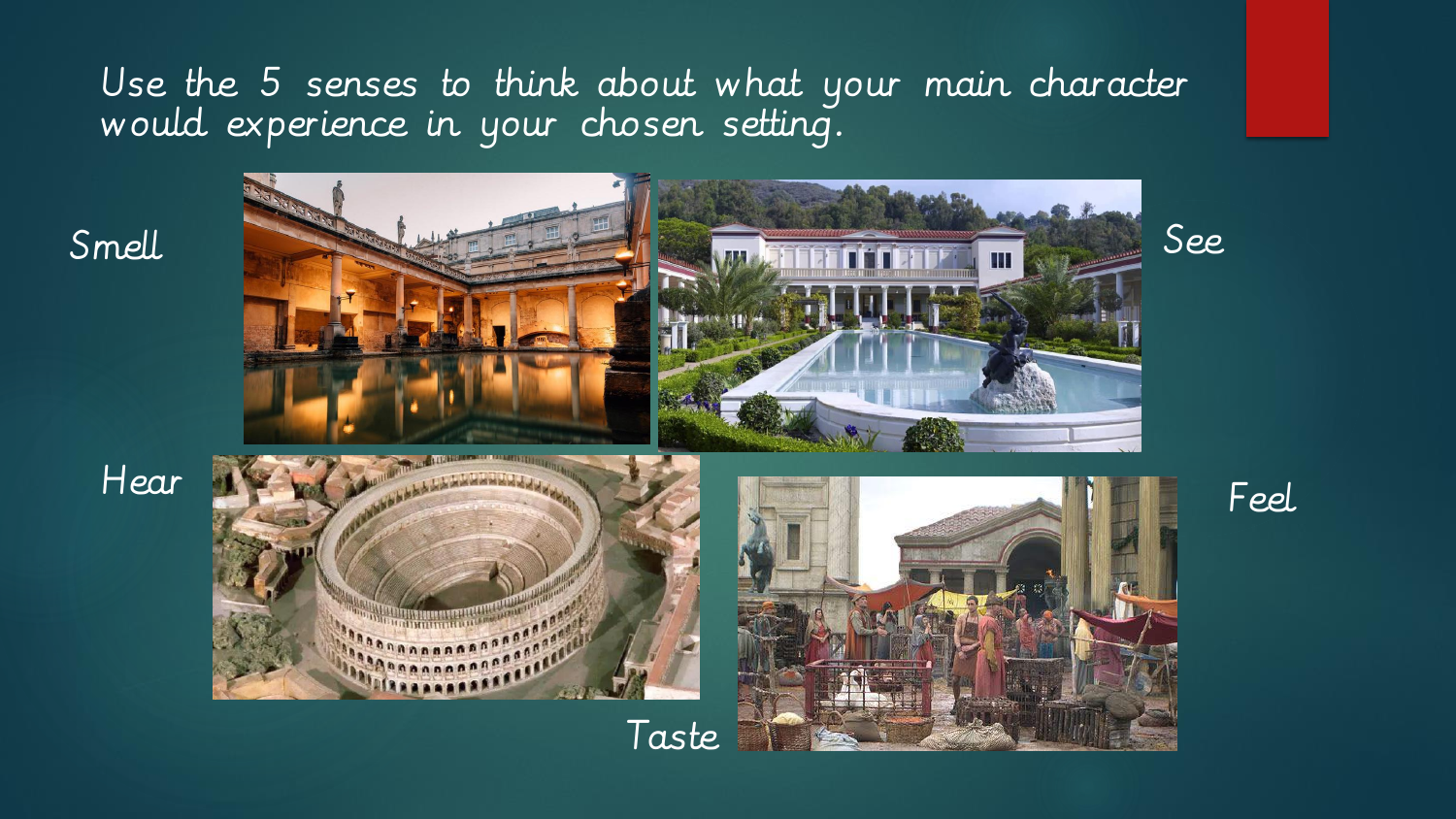#### Can you complete the setting description box on your plan? for description. Where does your character Crisis Ending **Solution** gg? How do you want yo What does your character do What & Nan **REP WIRDER** story to end? Place: to solve the problem? 35 Perso Don't fill in **Geer** any of the other boxes How are you going to Appearance: just yet!the sol on really ex $nq$ ? How does your character (مان ب react?; deas for sentence starters/ Ideas for sentence Ideas for sentence starters/ Ideas for sentence starters/ Ideas for sentence starters/ vocab: tarters/vocab: vocab: vocab: vocab: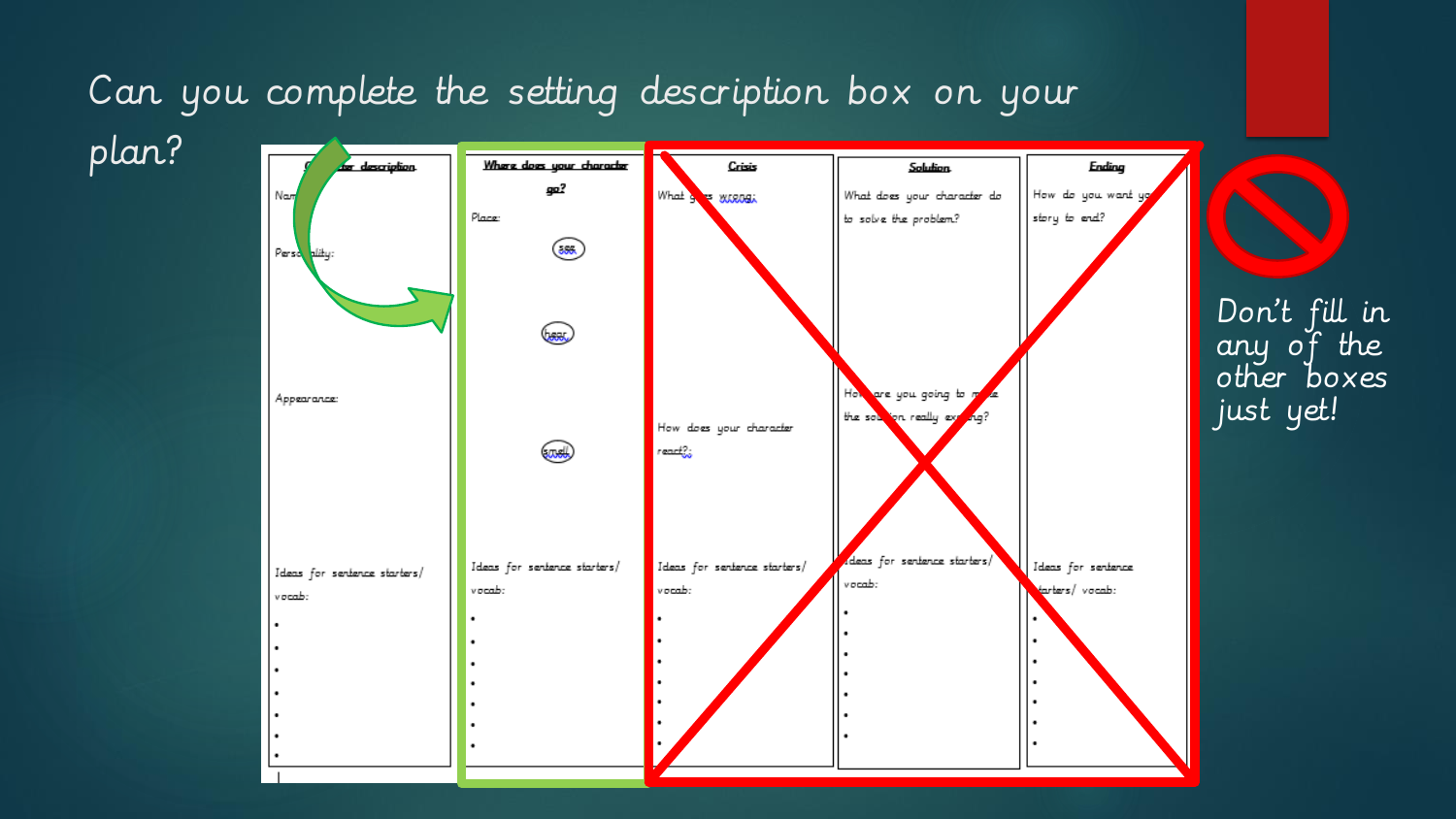When you've chosen your story setting, start to think about what may have happened in this place.



#### Potential problems:

- Someone starts drowning!
- $\blacktriangleright$  The master's belongings are stolen whilst they're in the pool!
- Troublemakers enter the baths and disturb the peace (diving/splashing  $etc.$ ).
- **Thunder** storms causes everyone to flee in a panic!

You don't need to record your ideas for a problem yet but it is a good idea to think about what might happen next.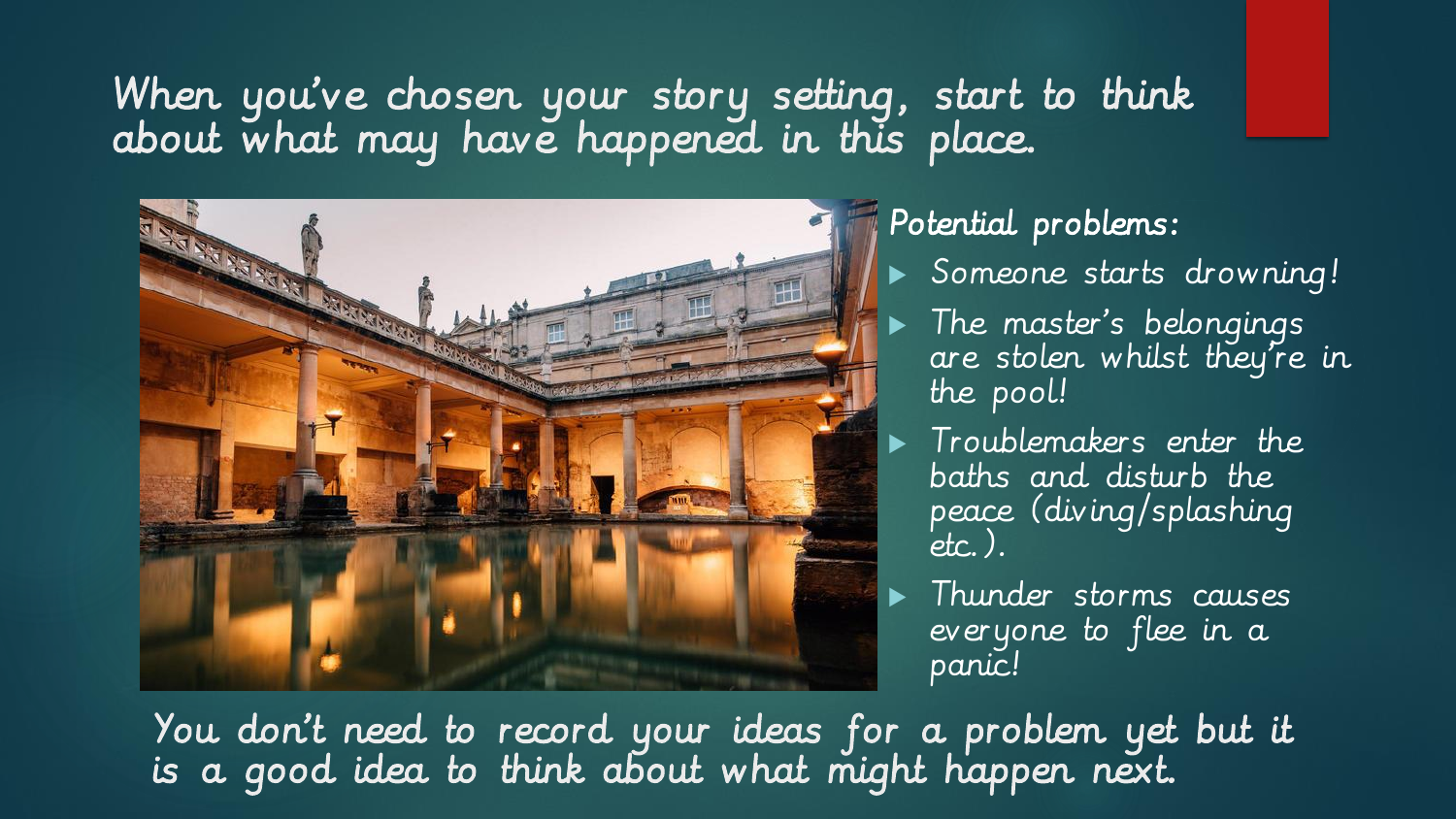#### Tuesday 16th June 2020

### WILF WALT: write a paragraph to describe the setting.

**Describing the senses Fronted adverbials X** Subordinate conjunctions

Fronted Adverbials [https://www.bbc.co.uk/bitesize/topics/zwwp8mn/ar](https://www.bbc.co.uk/bitesize/topics/zwwp8mn/articles/zp937p3) ticles/zp937p3

Over the coming weeks, we are going to be writing a Roman adventure or mystery story.

I oday we're going to create an exciting setting for your mystery or adventure.



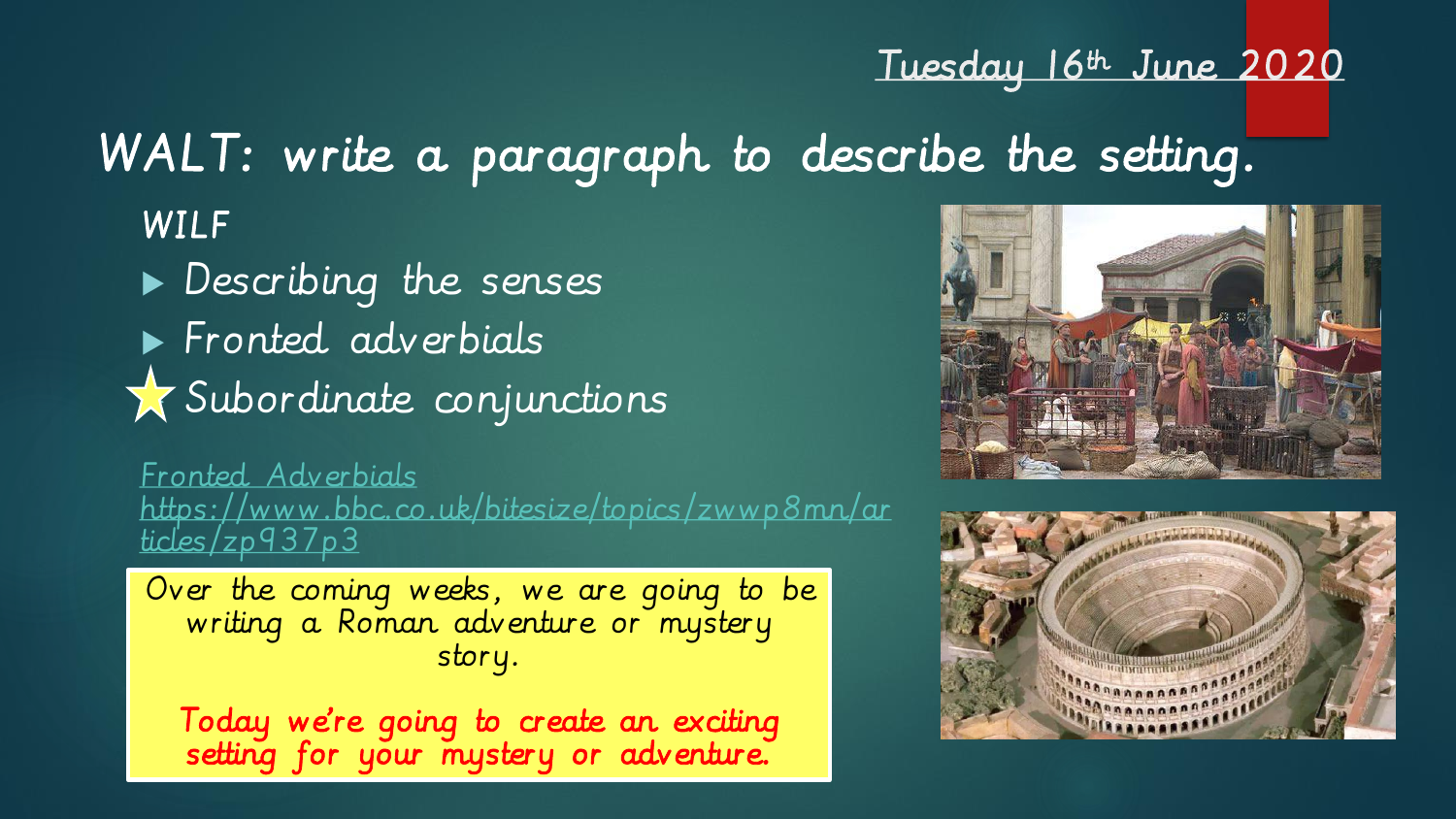Today we're going to write a setting paragraph to describe the location in your Roman story. Where will you character be at the start of their adventure?

The setting will be the place where the action happens in your story. You could start to think about what will happen in this place (e.g. Whilst his master swam in the baths, Matthias lost his signet ring).

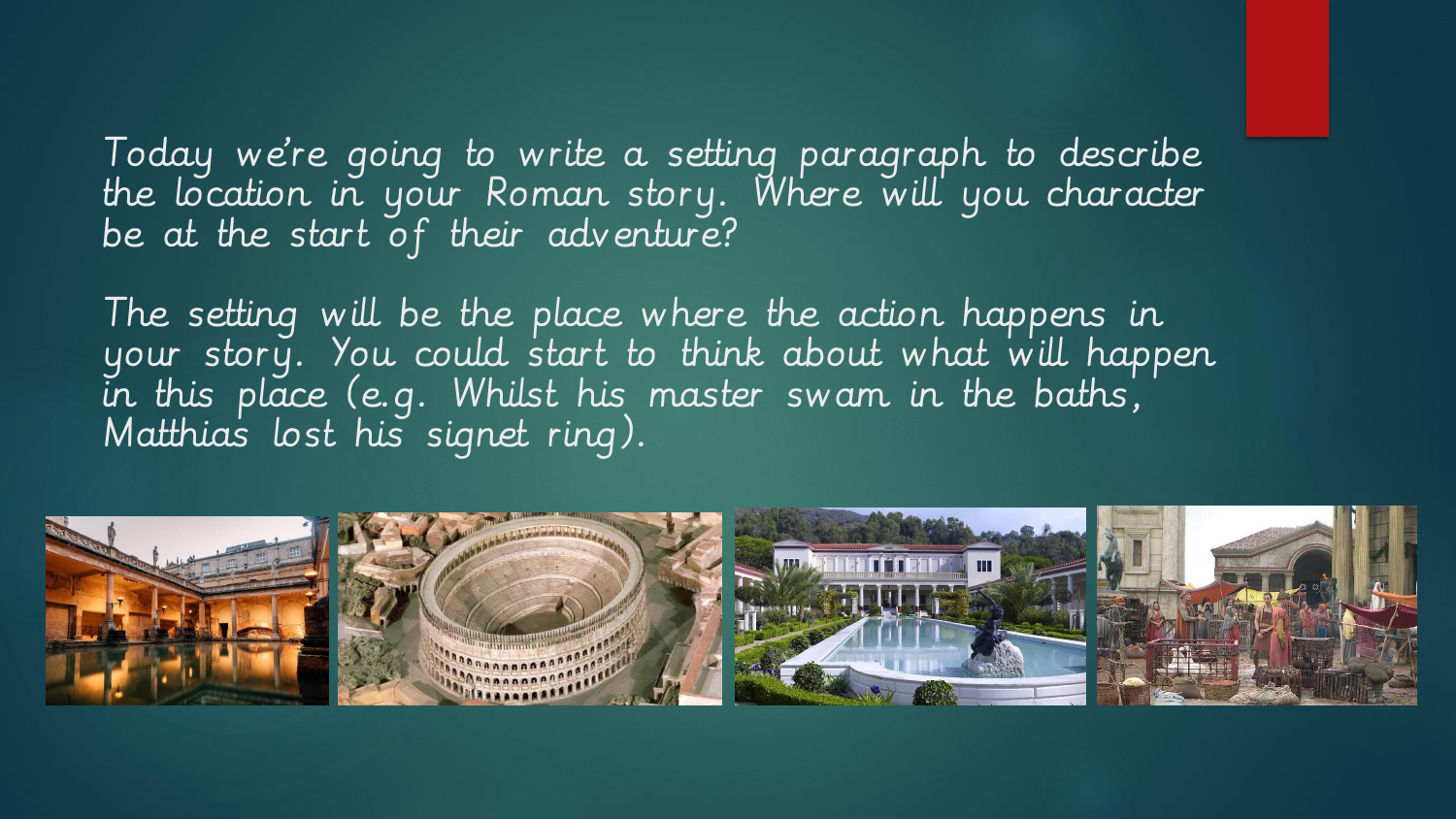WALT: write a paragraph to describe the setting.

You could use these sentence starts to get you started:

The smell from … was …

Gradually, the sounds of …

Approaching the…, Matthias felt…

All around him…

Wandering through the…,

#### WILF:

- Describing the senses
	- Fronted adverbials

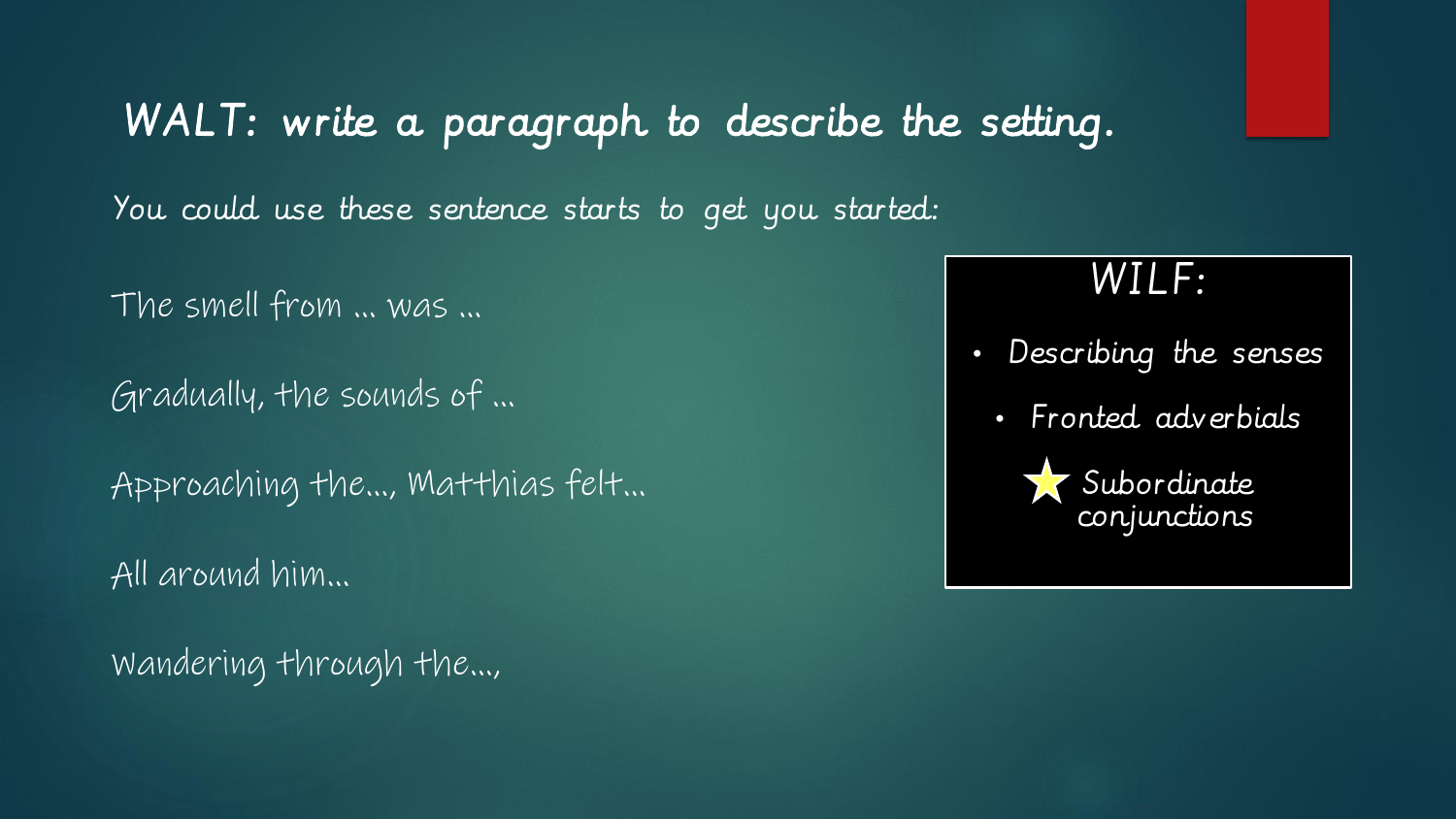## WAGOLL What A Good One Looks Like

It was Friday, bathing day. Approaching the bathing house, Matthias felt his usual pang of jealousy. The piping hot water always looked so inviting with swirls of steam rising from the surface. Gradually, the sound of trickling water filled his ear as they stepped towards the edge of the bath. All around him, other servants stood like statues with their eyes averted and their arms extended holding onto piles of robes and finery whilst their masters submerged into the tranquil water. Matthias knew, just like him, they longed for their own chance to dip just one toe…but servants were not welcome in these waters.

#### WILF:

- Describing the senses
	- Fronted adverbials